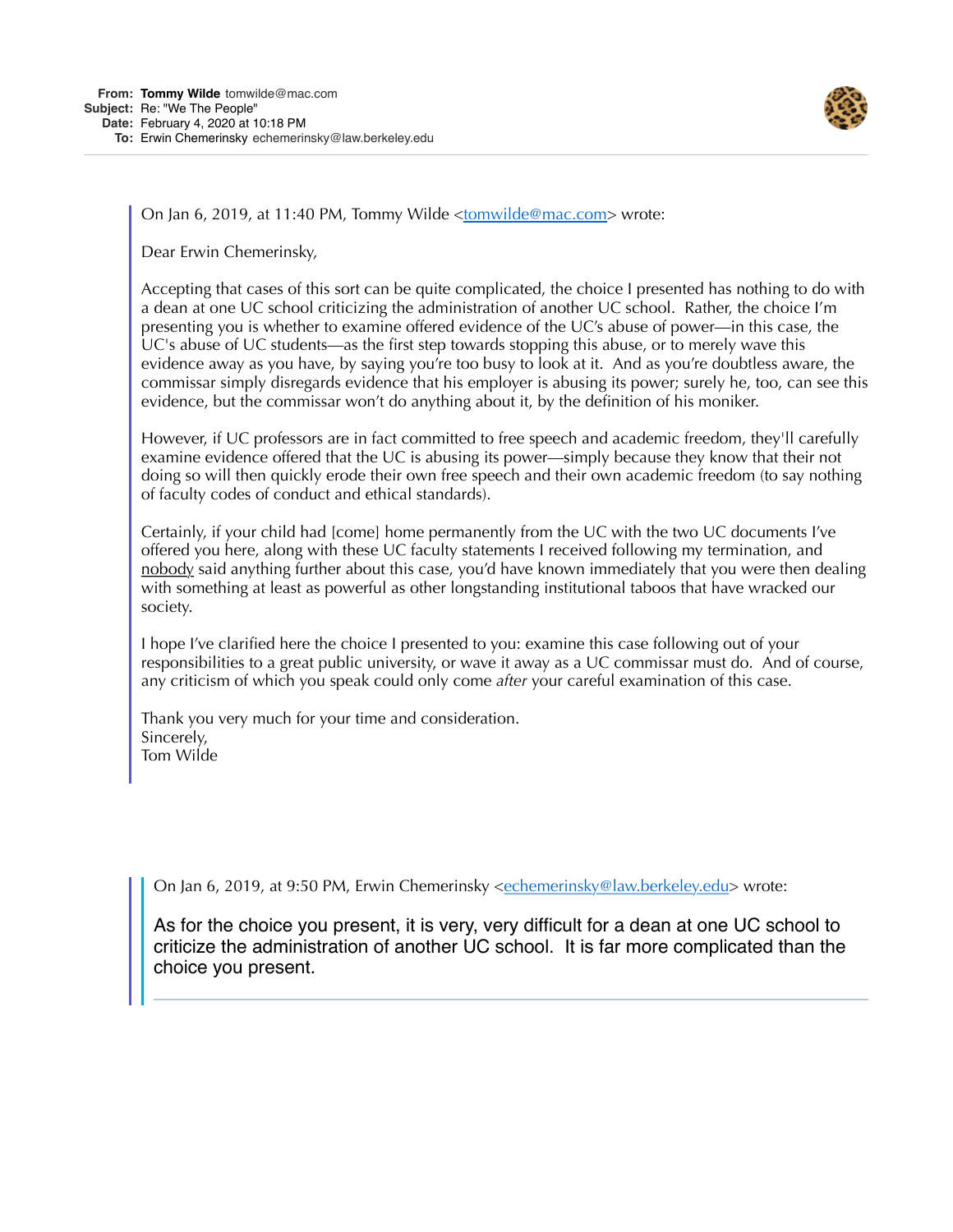**From:** Tommy Wilde [<tomwilde@mac.com>](mailto:tomwilde@mac.com) **Date:** Sunday, January 6, 2019 at 6:23 PM **To:** Erwin Chemerinsky <**[echemerinsky@law.berkeley.edu>](mailto:echemerinsky@law.berkeley.edu) Subject:** Re: "We The People"

Dear Erwin Chemerinsky,

Thank you for letting me know that you received my message.

I put the choice to you that you are either a reputable scholar committed to academic freedom or an academic commissar, and then I betrayed your trust (and violated the law) in publishing our email exchange without your permission.

Therefore, I guess there is at least some sort of Orwellian humor in your thanking me for my message here. So I owe you a thank you for that, too.

Sincerely, Tom Wilde

On Jan 6, 2019, at 3:52 PM, Erwin Chemerinsky <[echemerinsky@law.berkeley.edu>](mailto:echemerinsky@law.berkeley.edu) wrote:

Dear Mr. Wilde,

Thanks for your message.

Erwin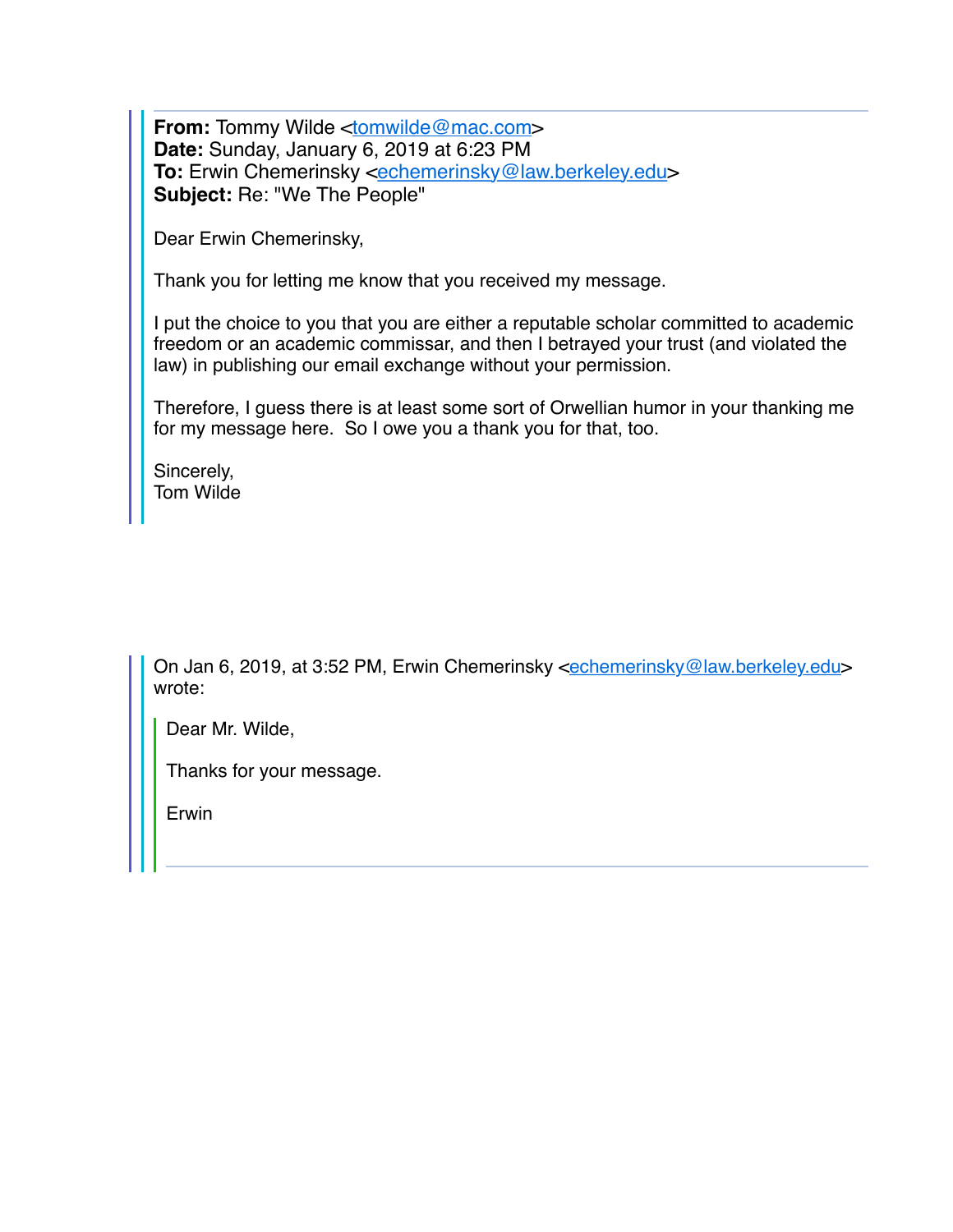**From:** Tommy Wilde [<tomwilde@mac.com>](mailto:tomwilde@mac.com) **Date:** Sunday, January 6, 2019 at 2:38 PM **To:** <[echemerinsky@law.berkeley.edu](mailto:echemerinsky@law.berkeley.edu)> **Subject:** "We The People"

Dear Erwin Chemerinsky,

Unfortunately, I will not be able to attend your upcoming talk, 'Recognizing the Power of "We the People"' at The Commonwealth Club in San Francisco on January 14, 2019. However, I'll thank you in advance for giving the talk, and I really look forward to listening to it after it is posted on the internet.

I am a firm believer in "we the people," and I therefore believe that it takes more than just "recognizing the power of we the people"; in fact, we the people have to work as a united force to actually use this power. And historically, beginning this work has often entailed one or a few persons coming forward with a compelling case for this work and for why this work truly requires "we the people."

I do not believe for a moment that [these UCLA faculty statements](https://www.ucla-student-abuse.info/ucla-faculty-on-ucla-student-abuse) on how UCLA is operating are not compelling, and especially so at a time when UCLA is marketing itself as "the most popular campus in the nation," and the University of California itself is operating as the most powerful public university system in the United States (and one of the most powerful public university systems in the world).

So I understand why the media is ignoring this case of a student termination from UCLA, but if I were also to ignore it I would be complicit in the backroom work of powerful private corporations who are working mightily to privatize the entire University of California system. And as a citizen, and as one of "we the people," I have to assume a citizen's responsibility for protecting and maintaining the University of California as one of the world's best public university systems.

I am explaining myself to you here so that you understand why I betrayed your trust in me and decided to post our e-mail exchange. You can find the webpage with our [exchange, prefaced by my remarks, at this link:](http://www.uclastudentabuse.info/uc-berkeley-dean-as-uc-commissar) www.uclastudentabuse.info/ucberkeley-dean-as-uc-commissar.

Your vital work on free speech and academic freedom is surely made hollow by the University of California in its abuse of its immense power against those with the least power—UC students. And as you're certainly aware, speaking about the power of "we the people" and the importance of free speech and academic freedom amounts to very little (except powerful marketing propaganda) if "we the people" do not attempt to gather our power and use it to try to stop this abuse of UC students by one of the most powerful education institutions in the United States—and the world. You're presently in one of the best possible positions to stop the University of California from abusing UC students. Consequently, the choice to stop this abuse of UC students is yours; however, it is the one that fundamentally defines who you are at the University of California: a person working for "we the people" or a person working for the UC as an academic commissar.